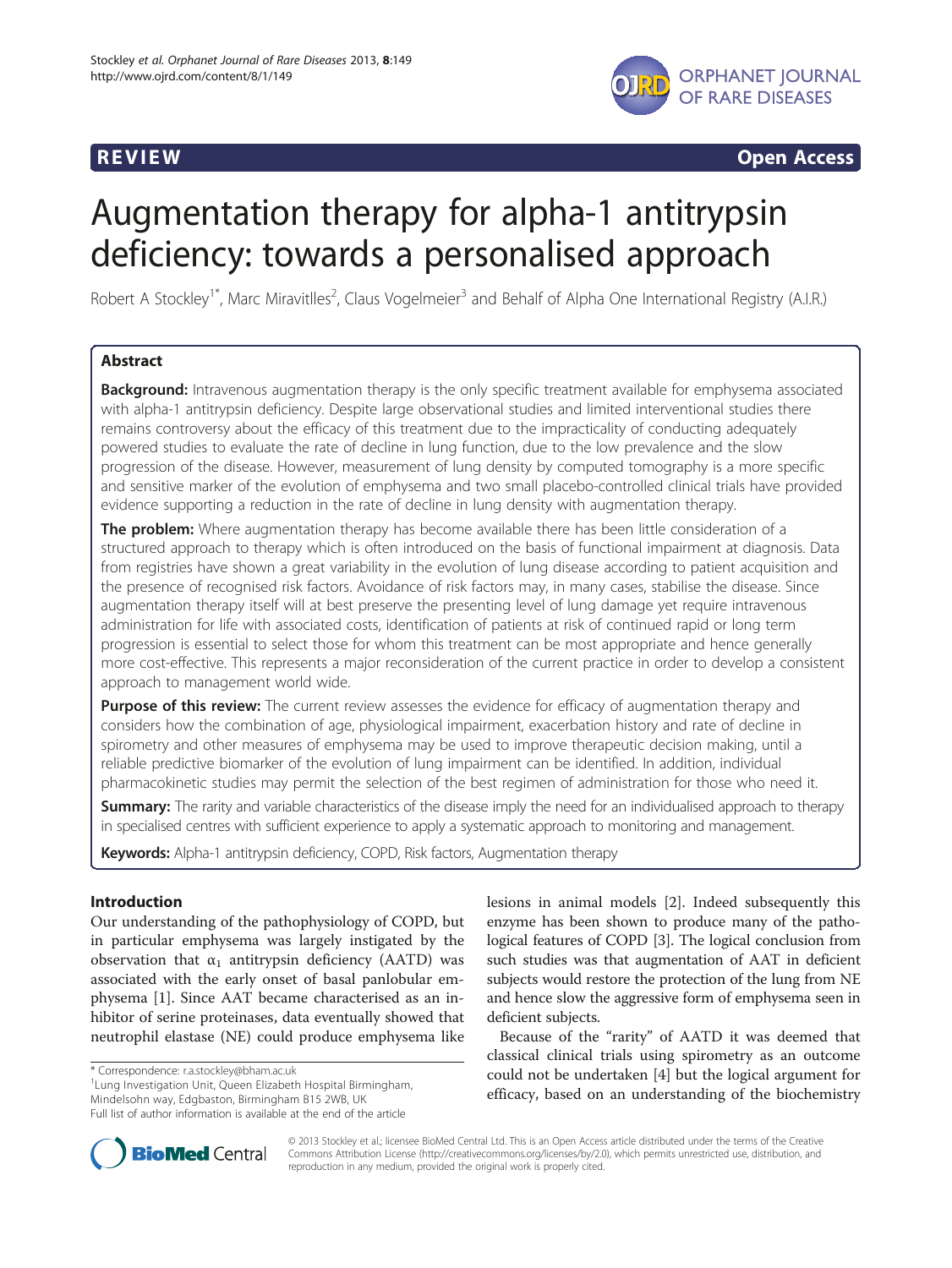prevailed. For these reasons augmentation therapy for AATD subjects became accepted and funded in many countries whilst others (unrealistically) called for conventional placebo controlled clinical trials to establish efficacy beyond doubt. However the high cost of such therapy means that efficacy is now being increasingly questioned even where therapy has been available and indeed some countries have withdrawn the use of augmentation whilst others continue to withhold therapy.

#### So what is the data?

There is no doubt that augmentation therapy given intravenously increases the nadir antigenic AAT level to one that is consistent with the lower level for the heterozygote (MZ pheno/genotype) that carries no or, at least, very little risk to developing significant COPD [\[5](#page-6-0)], and above that for the SZ heterozygote where controversy still continues about whether such subjects are or are not at increased risk. Biochemical studies confirmed that at least some of the infused AAT remained active when retrieved from the lung by bronchoalveolar lavage [\[6](#page-6-0)] implying that it was also active in the lung tissues where the emphysema damage is thought to take place. A somewhat missed opportunity to verify the protective effect of augmentation therapy is the lack of definitive evidence that biomarkers of connective tissue degradation thought to be central to the development of emphysema, such as desmosines in plasma or more specific peptides derived from the microenviromental activity of neutrophil elastase, decline after initiation of intravenous augmentation therapy. New recent attempts to use these markers [\[7,8\]](#page-6-0) could strengthen a personalised approach to treatment by ensuring markers of tissue damage are normal or become normal on therapy. However, it should be pointed out that biochemical efficacy based on AAT levels is not necessarily the same as clinical protection. The classical endpoint for clinical trials in COPD has long been the  $FEV_1$  and early calculations indicated that no study of augmentation could be powered for such an outcome due to the rarity of the disease [[4](#page-6-0)].

For this reason observational studies were undertaken and these indirect data were used to support efficacy. For instance, the NIH registry [\[9](#page-6-0)] suggested that individuals who received therapy for at least 6 months had not just a reduction in mortality but also a modulation of the  $FEV<sub>1</sub>$ decline for those with baseline values in the range 35-60% predicted. However, these data were likely influenced, at least in part, by availability of healthcare provision and social aspects of healthcare delivery in the USA. Nevertheless, other studies provided similar results by observing a greater decline in  $FEV<sub>1</sub>$  in countries where augmentation was not available [[10](#page-6-0)] and a reduction in decline after therapy was instigated [\[11](#page-6-0)]. Furthermore the former observation was also supported by a recent meta-analysis providing indirect evidence that spirometric decline is less where

augmentation is available [\[12\]](#page-7-0). Nevertheless it is recognised that these observations, though supportive, cannot replace formal clinical trials. Importantly the NIH study, where used to support augmentation, has been interpreted as suggesting no benefit outside the  $FEV<sub>1</sub>$  limits of 35-60% predicted and in some countries augmentation is stopped below this lower limit and not usually started above these limits. However recent data has indicated that using other more specific and sensitive measures of emphysema, such as the alveolar gas transfer and/or the decrease in lung density, indicate that progression of lung disease occurs both above and below these  $FEV<sub>1</sub>$  limits [[13,14](#page-7-0)], even when  $FEV_1$  remains stable as indicated in data summarised in Figure [1](#page-2-0) for an individual patient from the UK National Registry.

A recent Cochrane review took the pragmatic approach of analysing the efficacy of augmentation therapy based on the results of decline in FEV1 of the only 2 small placebo controlled trials available [[15,16\]](#page-7-0) and concluded that there was no convincing data to support the efficacy of augmentation therapy [\[17](#page-7-0)]. However, both studies were just short of conventional statistical significance in favour of the efficacy of augmentation therapy using lung densitometry as the outcome. Combining the 2 studies and excluding all individuals who participated in the first (less robust study) from the second (more robust study) was however highly suggestive of efficacy in reducing the rate of decline in lung density [[18](#page-7-0)], which is validated and has become accepted as the most specific and sensitive measurement of the progression of emphysema [[13,19,20](#page-7-0)]. In addition even the second study alone [[16](#page-7-0)] was significant if analysis was confined to the lower zone where the panacinar emphysema of AATD predominates [[21\]](#page-7-0).

This disparity between a demonstrable effect on densitometry and a lack of effect on FEV1 is far from surprising. Not only were these studies based on assessing lung density, the most sensitive parameter to assess and monitor emphysema, but were not designed or powered to assess spirometric outcome. This raises a concern over the original NIH observation that did indicate a positive effect on FEV1 decline but only in a limited FEV1 range [[9\]](#page-6-0).

Recent understanding of the complexity of usual COPD, as well as of the lung disease associated with AATD has indicated the range of different pathological and clinical phenotypes [\[22\]](#page-7-0). Effective therapies can only be demonstrated easily if the generic COPD population is enriched for those with amplified evidence of the presence and progression of the proposed outcome measure. Since the FEV1 progresses most rapidly in the 35-60% predicted range [[14](#page-7-0)] it would be the most sensitive range to detect a treatment effect with FEV1 as the outcome. In contrast, FEV1 decline is modest in severe disease, unlike the lung transfer coefficient for carbon monoxide (Kco) decline, which is greatest in severe disease [\[14\]](#page-7-0). Therefore, it is essential, especially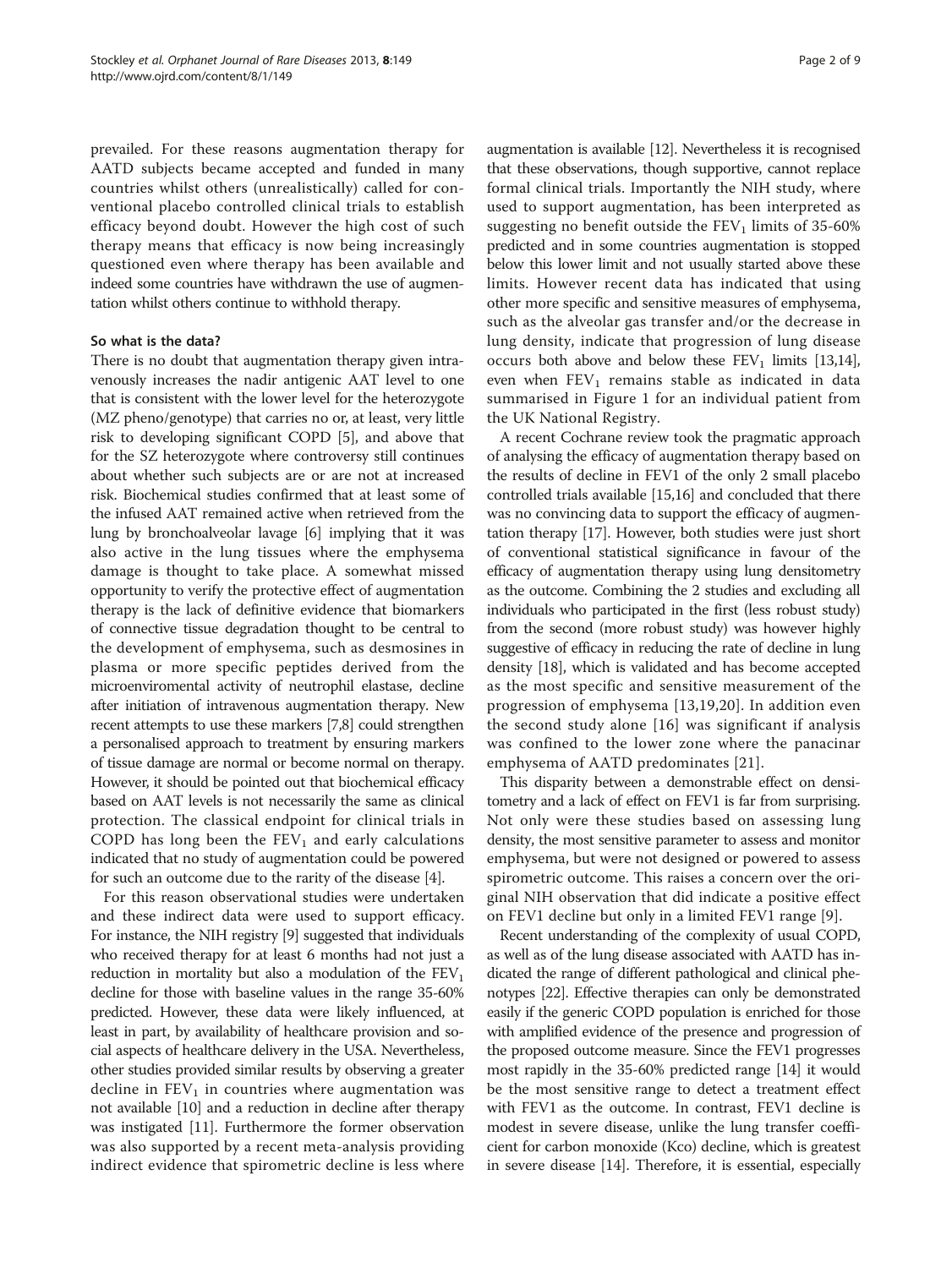<span id="page-2-0"></span>

with expensive therapy, to identify the patients particularly at risk and hence most likely to benefit from treatment by using outcomes specific to the disease process and to monitor efficacy where these are changing most. In the case of AATD, emphysema and not airflow obstruction is the primary pathophysiologic alteration, and it would be those with evidence of significant and progressing emphysema who should be selected for future efficacy trials. The assessment of emphysema should also be assessed by the most specific and sensitive test/s, in this case lung densitometry and alveolar gas transfer.

#### Management paradigm

Patients with AATD can present with varying degrees of respiratory disease that is influenced by the awareness of the medical practitioner to the condition as well as the severity of symptoms by the time medical help is sought, together with a suggestive family history. Often there is a long lapse before AATD is diagnosed [[23](#page-7-0),[24\]](#page-7-0) and, especially in younger subjects, the symptoms may often be attributed to a more likely diagnosis of asthma. Patients may be identified as the index case presenting with symptoms or as non index, identified by family screening. The index group usually consists mainly of smokers especially if they are young and have the classical basal panlobular emphysema or if older and a non-smoker (ie no recognised risk factors) with fixed airflow obstruction. The non-index subjects identified through

family screening usually have better lung function and includes both smokers and never smokers but still with a wide range of physiological impairment [[25](#page-7-0)]. Interestingly these non-index patients may have complete discordance in their  $FEV_1$  with their index siblings but more concordance with gas transfer and lung densitometry [\[26](#page-7-0)]. This disparity provides further strong support for these latter measurements being more specific to AATD. A final smaller cohort can be identified due to perinatal jaundice, a recognised presenting feature of AATD [\[27](#page-7-0)] providing an opportunity for long term monitoring and earlier detection of deteriorating lung function.

This wide range of presenting age and features provides the managing physician with a challenge in determining the best care, monitoring and, importantly, deciding whether or when to introduce augmentation therapy. Such therapy cannot be expected to improve already damaged lungs and leads to the strategy of either preventing the development of lung pathology or stabilising that already present.

Currently augmentation is aimed at the latter approach of stabilising the established lung disease and thereby preventing future progression. It is recognised that at presentation with established disease, especially at a young age, the preceding period of the patients life must have been characterised by a decline in lung function that was in excess of the normal aging process. The first step in management however must be to stop smoking or endorse recent cessation, if that is the status. Usual management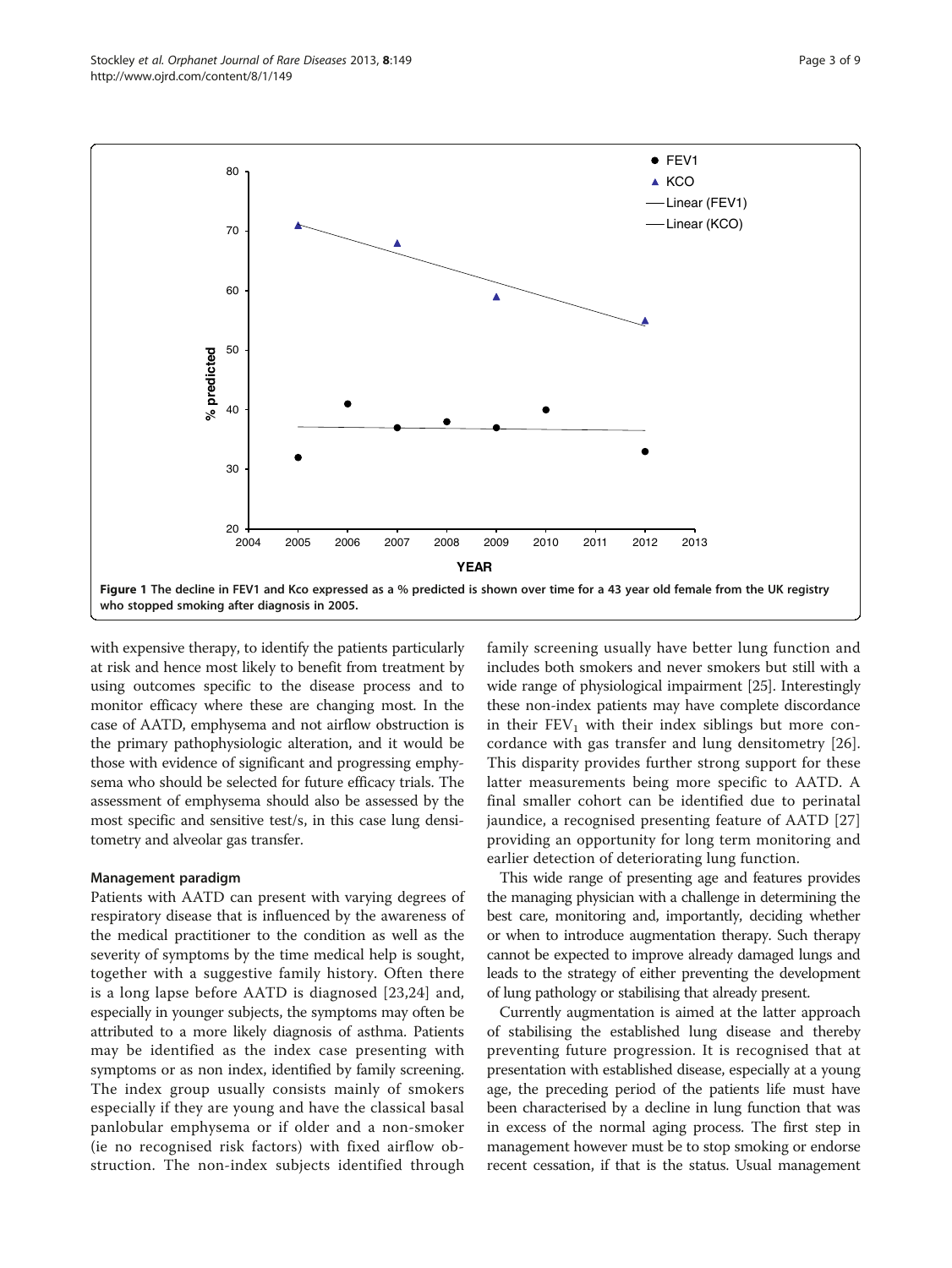for COPD, such as bronchodilators, are prescribed or continued in order to maximise airflow physiology and/or reduce exacerbation frequency as in usual COPD. Indeed reversibility and exacerbations have been recognised as factors that influence spirometric [[14](#page-7-0),[19](#page-7-0)] and gas transfer [[19](#page-7-0)] decline in AATD and although few clinical trial data are available of the usual symptomatic and preventative therapies, they seem to be effective in AATD [[28](#page-7-0)]. A summary of factors that have been associated with decline in FEV1 in patients with AATD is presented in Table 1.

Where available, augmentation is usually prescribed especially if the  $FEV<sub>1</sub>$  is in range of 35-60% predicted (as suggested by the observational NIH study), where spirometric benefit has best been demonstrated. However, despite the preceding decline in spirometry being obviously excessive prior to diagnosis, after the cessation of smoking and introduction of usual therapy for COPD there is no certainty that disease progression will continue, particularly in patients with no other recognised risk factors for progression (e.g. professional exposure to dusts and fumes, bronchial hyperresponsiveness, frequent exacerbations, etc.) [[14](#page-7-0),[19,32](#page-7-0),[36-39\]](#page-7-0). Measurement of lung physiology is complex and single measures are subject to patient effort (even for simple spirometry) and day to day variability. For these reasons a period of monitoring for subjects with FEV1 between 80 and 60% of predicted at detection of the deficiency should be undertaken from diagnosis over at least 2–3 years assessing all aspects of physiological health status, not only FEV1, to determine stability or instability before the decision about augmentation therapy is taken. Nevertheless, it is recognised that such a delay may be less appropriate in some patients with more severe impairment (FEV1 and/or KCO < 60%, values at which most subjects report respiratory symptoms) as preservation of lung function becomes more critical at advanced stages. Decisions for augmentation treatment need to be made at this point on a risk/benefit basis, as the lung destruction in

Table 1 Factors influencing the natural course of emphysema in patients with AATD

| Intrinsic factors:                       |              |
|------------------------------------------|--------------|
| Bronchial hyperresponsiveness            | $[29]$       |
| Bronchodilator reversibility             | [9,14,19,30] |
| Infections in childhood                  | $[31]$       |
| <b>Exacerbations</b>                     | [14, 19, 32] |
| Pneumonia                                | [29, 33]     |
| Chronic bronchitis                       | [29,30,34]   |
| Lower body mass index                    | [14, 35]     |
| <b>Extrinsic factors:</b>                |              |
| Smoking                                  | [9,29,30]    |
| Professional exposure to dusts and fumes | [36,37]      |
| Air pollution                            | [38]         |

emphysema is irreversible and the next future option is transplantation or the continued increased morbidity, health care utilisation and death of unabated progression. Factors such as age, health status, activity and need and ability to continue current life style will all influence this decision making and, in some, further observation of decline after smoking cessation and optimisation of other therapies may still be possible or even essential. The development and validation of specific biomarkers that could predict future progression will become essential if such a period of observation is to be avoided.

Management of non-smokers and the more elderly patients becomes easier in decision making as the interaction with cigarette smoking (and hence the benefits of cessation) will not complicate assessment of the preceding natural history or will have indicated a much slower course [[40,41](#page-7-0)]. Thus current age, morbidity and physiology are key factors that will provide information on overall rate of progression of lung disease since the attainment of maximal lung function in the teens. With this information an estimate of the likely subsequent rate of progression and future morbidity and hence any benefit of stabilisation with augmentation therapy can be made with more confidence. Although it is recognised that in never smoking non index cases, life expectancy is essentially normal [\[42,43](#page-7-0)] it is not necessarily without significant morbidity. As an example, a predictive model for FEV1 and the presence of severe COPD developed with data from 372 individuals with AATD phenotype PiZZ has identified age, sex, packyears of smoking, bronchodilator responsiveness, chronic bronchitis symptoms and index case status as significantly associated factors. The model explained 50% of the variance in FEV1 and showed an excellent discrimination for severe COPD [[30\]](#page-7-0). These findings suggest that the classical criteria for augmentation therapy based only on diagnosis of the deficiency and the presence of emphysema/reduced FEV1 without any consideration of risks of poor future evolution, must be improved.

The subjects identified in childhood through neonatal or family screening present a unique challenge. Currently there is no evidence to suggest all such subjects will develop COPD/emphysema. Indeed the data suggest that such a cohort has reasonably normal physiology in their 30s [\[44\]](#page-7-0). However normal physiology does not mean no problem as the normal range for lung physiology is wide and individual subjects can undergo significant physiological decline whilst lung function is still within the normal range. Indeed recent data suggest that changes within the normal range can be detected as early as in the mid to late 20s in such subjects even if never smokers [\[45\]](#page-7-0). Thus if augmentation therapy is to be used in a preventative strategy it would be appropriate to consider earlier intervention in such subjects before significant disease and morbidity occurs. For these reasons it seems appropriate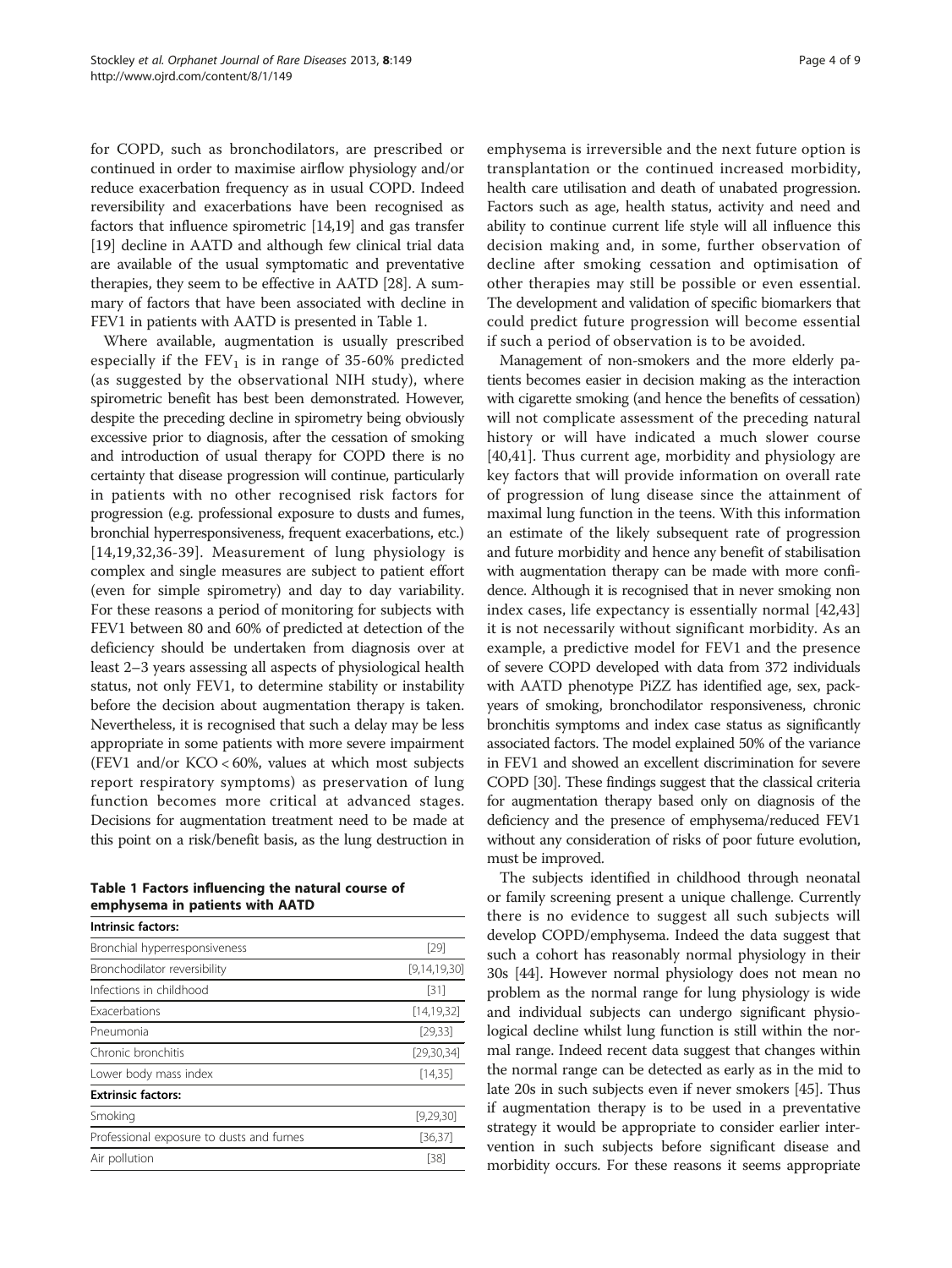to obtain a baseline assessment of lung health in the mid to late teens and then monitor any deterioration on a frequent basis (perhaps every 2–3 years) so that deterioration within the normal range can be determined early. Providing no risk factors can be implicated, summary statistics using 3–4 data points will provide data likely to predict future progression. The time at which augmentation is introduced will require a cost/benefit appraisal although an argument could be made to wait at least until the development of mild symptoms or physiological deterioration below the normal range. Whichever approach is used, data on previous rate of decline will provide some evidence of efficacy determined by observation of the subsequent rate of decline of lung function.

#### Should frequent exacerbations influence decision making?

Exacerbations of COPD have become widely recognised as episodes that can lead to a decline in spirometry, impairment in health status and increased risk of death [[46](#page-7-0)]. Exacerbations caused by bacteria are neutrophilic and although largely confined to the airways, are associated with easily detectable excessive (or increased) NE activity [[47](#page-7-0)]. The inflammation and amount of detectable NE is even greater in subjects with AATD [[48](#page-7-0)] suggesting that NE generated progression is more likely in such patients and indeed there is a similar effect of exacerbations on spirometric decline as seen in usual COPD; furthermore, exacerbations are also associated with a decline in the gas transfer of the lung for carbon monoxide over time in patients with AATD [[19,32\]](#page-7-0). Early retrospective analysis suggested that augmentation therapy reduced the number of exacerbations [[49](#page-7-0)] although the increase in health care contact due to the regular infusions could have influenced this result. In the EXACTLE trial exacerbation frequency was not reduced, although there was a reduction in severe episodes requiring hospitalisation [[16](#page-7-0)]. This observation is consistent with the increased inflammation associated with exacerbations in AATD and the ability of augmentation to reduce lung inflammation [\[50\]](#page-7-0) thereby reducing the clinical severity of the episodes.

The inflammatory burden associated with severe exacerbations may still accelerate the lung damage in patients with AATD, as illustrated in a published case study where, after a period of stabilisation of lung function with augmentation therapy, FEV1 decline accelerated after a series of admissions for exacerbations despite the continuation of the augmentation therapy [\[51](#page-7-0)] (Figure 2). This observation suggests that in some patients and/or in some situations the current dosage based on the stable state nadir plasma levels of heterozygotes or the route of administration may be insufficient to prevent lung deterioration [\[52\]](#page-7-0) and perhaps bolus or inhaled therapy at the start of an exacerbation might prove effective [\[53](#page-7-0)]. Clearly further studies are needed to determine the validity of this approach.

Hospital admissions are expensive and associated with increased mortality in COPD [\[54,55](#page-7-0)]. Thus such AATD patients (despite usual COPD preventative therapy) may represent a more immediately cost effective group requiring augmentation therapy and frequency of admissions pre and post therapy can be monitored to indicate probable benefit



severe pulmonary infections requiring hospitalisation increased from 1989 and were accompanied by a rapid decrease in FEV1. Published from reference 46 with permission from S. Karger AG Basel.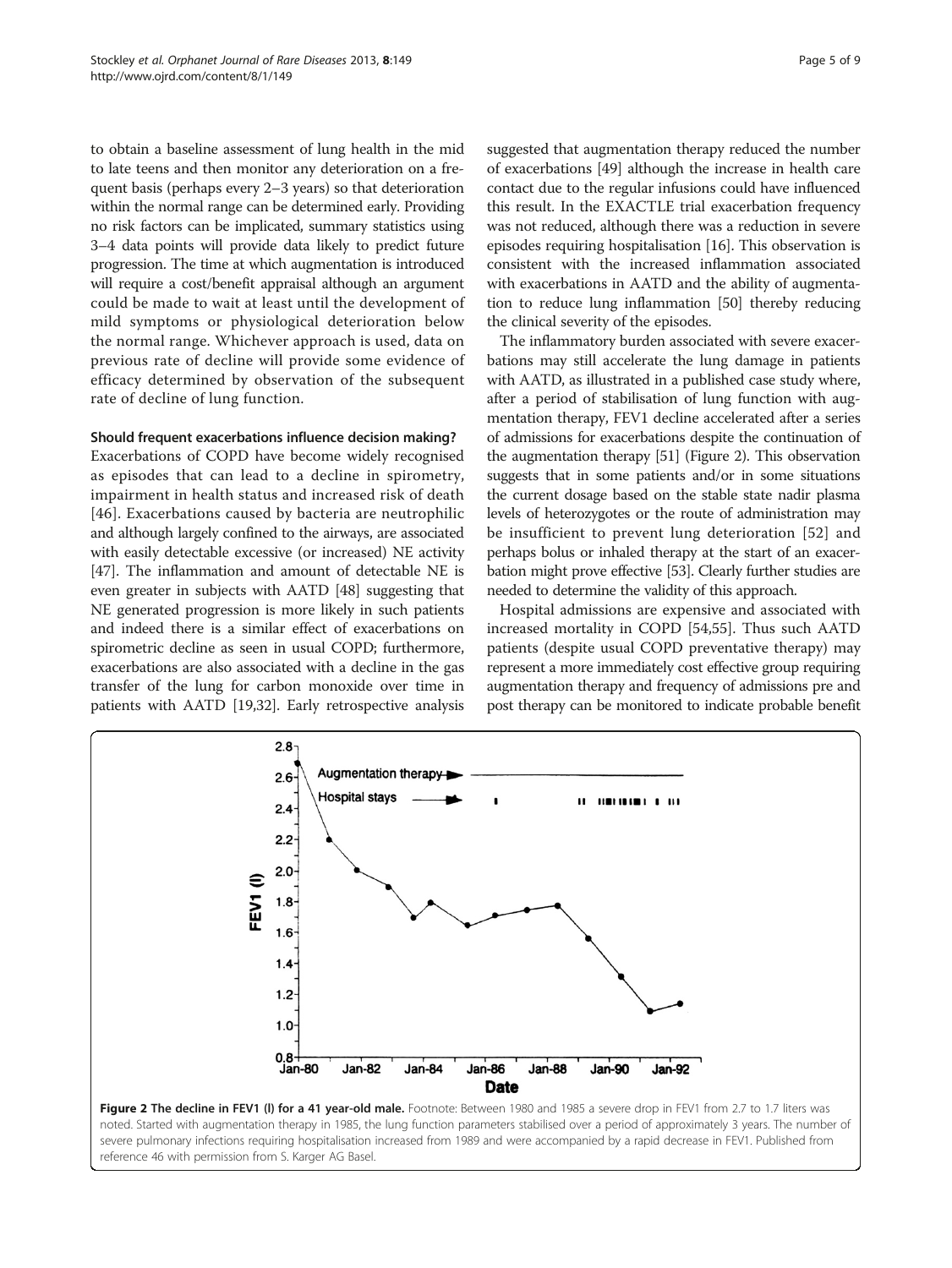Table 2 Summary of factors influencing patient placement within Figure 3

| Parameter                       | <b>Ouartile 1</b> | <b>Ouartile 2</b> | Quartile 3 | Ouartile 4 |
|---------------------------------|-------------------|-------------------|------------|------------|
| Age                             | $60+$             | 50-60             | $40-50$    | $30 - 40$  |
| FEV1/Kco (% pred)               | >80               | 60-80             | $40 - 60$  | $30 - 40$  |
| FEV1/Kco decline<br>(% pred/yr) | < 0.1             | $01 - 05$         | $05-10$    | >10        |

or lack of benefit. However it may be that local administration of AAT by the inhaled route will prove most effective in frequent exacerbations as these are airway dominant episodes and not alveolar/interstitial processes, that may be beyond the reach of conventional nebulisers [\[56\]](#page-7-0). Results of the current ongoing trial in such patients may help resolve this issue [\[57](#page-7-0)].

Different series have demonstrated a prevalence of bronchiectasis of around 25% to 50% in patients with AATD [[58,](#page-7-0)[59](#page-8-0)]. The relationship between AATD and bronchiectasis is not fully elucidated. Although some studies suggest that patients with AATD are more at risk of developing bronchiectasis, large series of bronchiectasis patients have failed to demonstrate an increase of cases with AATD [[60\]](#page-8-0). Moreover, the prevalence of bronchiectasis in patients with airflow obstruction is similar to that seen in usual COPD [\[61,62](#page-8-0)]. The presence of bronchiectasis is associated with increased risk of bronchial colonisation and hence airway inflammation, and more frequent and severe exacerbations in usual COPD [[62,63\]](#page-8-0). Therefore, it is likely that AATD patients with infective complications such as frequent exacerbations, bronchiectasis, pneumonia or even chronic bronchitis may represent a subgroup with particular need for acute or long term augmentation therapy [[29,33](#page-7-0)]

as illustrated in the case 3 although perhaps again the airway route of administration may be more relevant.

#### From the criteria for augmentation therapy to a personalised approach to treatment

Soon after the approval of augmentation therapy by the Food and Drug Administration, the scientific societies produced the first guidelines for augmentation, that included the classical criteria for treatment comprising, among others, the demonstration of airflow obstruction, a severe AAT deficiency (usually PI\*ZZ or null genotypes), and abstinence of smoking [\[64\]](#page-8-0). Evidence has accumulated over several decades and summarised above to indicate that this approach may not be appropriate for all patients with the deficiency. The intravenous route of administration, the high cost of treatment and the differences in natural course and prognosis among patients, force us to be as precise as possible in recommending augmentation. This supports the idea of a personalised approach to treatment in reference centres with experts who can take into account all the characteristics of each individual with the deficiency and evaluate the future risks and eventually make the decision to initiate augmentation therapy based on a personalised evaluation of risks, benefits and costs.

The adequacy of treatment can be represented by a continuous line from one end in which augmentation therapy would not be recommended, to the opposite end where all patients fulfilling those characteristics would be recommended to start augmentation therapy (summarised in proposed quartiles in Table 2). Each individual patient should be placed at a given point between these two opposite ends, which would indicate the strength of the recommendation for therapy (Figure 3).

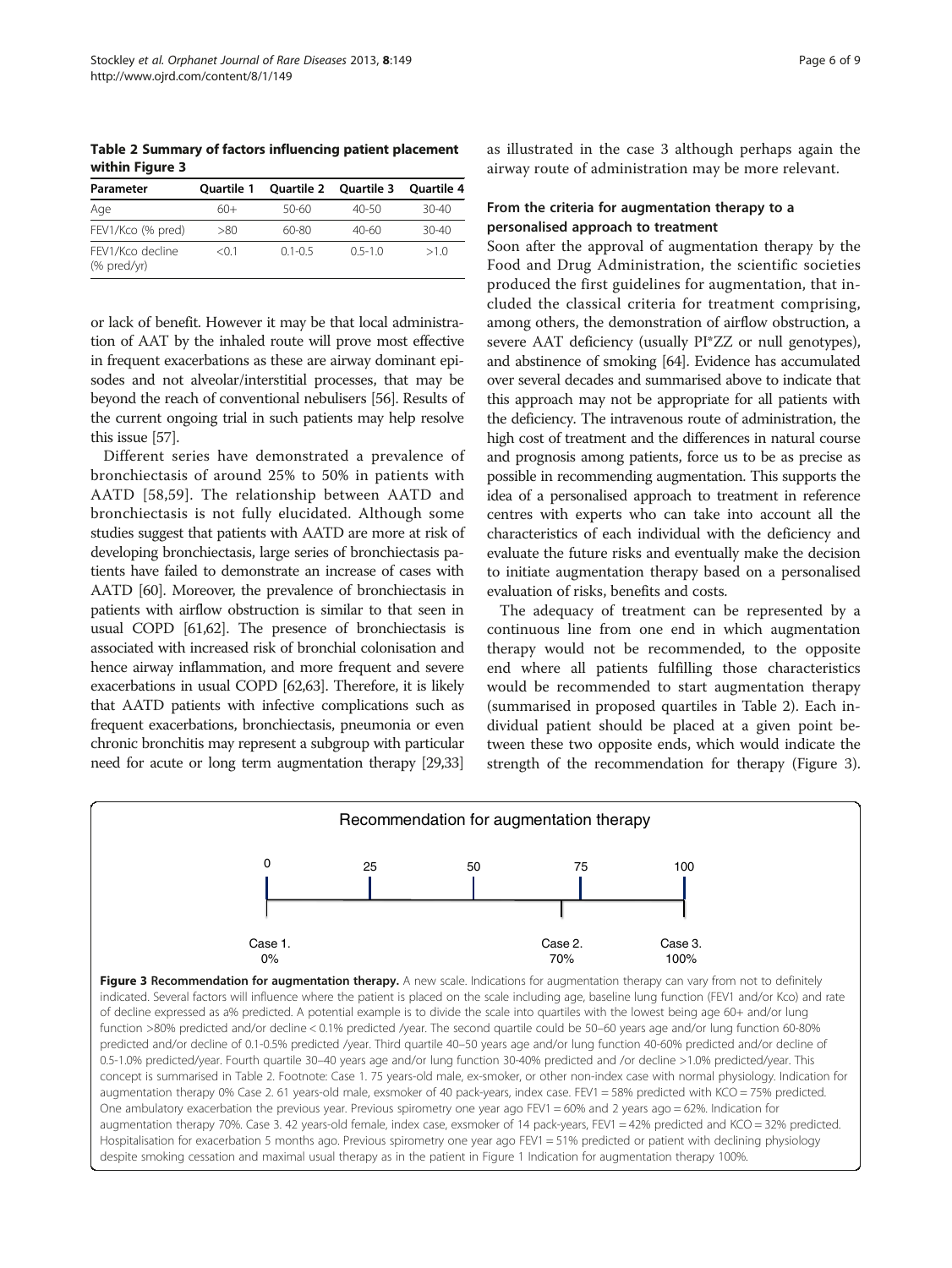<span id="page-6-0"></span>The threshold for recommendation of augmentation therapy could be established at a given point between both ends, always recommended or never recommended, based on the existing evidence of benefits of therapy, baseline presenting demographics, future known or projected prognosis and evaluation of costs [\[65](#page-8-0)]. At present decision making is largely instigated on a cross sectional basis. Ideally decision making should be with a clear understanding of the future predicted progression and that requires a period of observation once smoking cessation has been confirmed, all other known factors avoided and optimal COPD therapy instigated. Slow and fast decline based on expected changes with age can be used to place the subjects between the 2 ends of the treatment spectrum. Continued observation may enable the patient to be moved within the spectrum and this depends on a clearer understanding of the natural history both before and after diagnosis. Clearly urgent research is needed to clarify this approach in the few remaining cohorts where therapy has not been instigated or made available. It may be possible to develop a more objective scoring system based on a weighted score of the key factors of age, current severity and preceding rate of decline coupled with health economic data and examination of such an approach is urgently required to obtain international agreement and the development of firm guidelines.

It remains important to state that this article is predominantly based on data and concepts applicable to the PiZZ and PiZnull genotypes of AATD. The PiSZ genotype has higher levels of serum AAT but lower than for the heterozygote MZ genotype. Few studies of the natural history of SZ patients or clinical trials data are available for such patients. Although some clinicians treat SZ patients in the same way as the more severely deficient ZZ and Znull subjects the SZ patients have a milder degree of impairment compared to matched PiZZ subjects and a more apical distribution of emphysema similar to usual COPD [[66\]](#page-8-0). There is little clinical or theoretical data to support augmentation of SZ patients at present and further studies are urgently indicated.

Once therapy is indicated, the next step should be the adjustment of the right dose and interval of administration for each individual patient. Pharmacokinetic models will help individualise the regimen in order to provide adequate trough serum concentrations with the lowest cost [[67\]](#page-8-0). However it should be noted that such a decision may need to take into account both the antigenic and importantly the functional quantity of AAT as the latter is the most relevant for lung protection.

#### Competing interest

RAS has lectured and acted on the advisory boards of CSL Behring, Grifols, kamada and Baxter. He is also in receipt of an unrestricted research grant from Grifols. MM has received honoraria for participating in advisory boards and lecturing from Talecris-Grifols. He has acted as consultant for Kamada

and CLS Behring. CV has received honoraria for participating in advisory boards and lecturing from Talecris-Grifols. MM has received honoraria for participating in advisory boards and lecturing from Talecris-Grifols. He has acted as consultant for Kamada and CLS Behring. CV has received honoraria for participating in advisory boards and lecturing from Talecris-Grifols.

#### Authors' contribution

RAS conceived of the idea and mainly wrote the manuscript and with MM developed the outline of the document. CV provided important input towards the final document as well as suggestions towards the development of the treatment algorithm. All authors read and approved the final manuscript.

#### Acknowledgments

The A.I.R. group is constituted by: Chairman: Robert A. Stockley (United Kingdom). Council: J. Stolk (Netherlands), M. Luisetti and I. Ferrarotti (Italy), M. Miravitlles and B. Lara (Spain), E. Piitulainen (Sweden), P. Fernandez (UK), K.R. Chapman (Canada), A. Dirksen and N. Seersholm (Denmark), J. Hutsebaut (Belgium), J. Jardim (Brazil), G. Menga (Argentina), G. McElvaney (Ireland), C. Vogelmeier and R. Bals (Germany), P. Kuca (Poland), D. Parr (UK), E.W. Russi (Switzerland), M. Epton (New Zealand), K. Schmid (Austria), A. Krams (Latvia), A. Altraja (Estonia), M. Zolubas (Lithuania), S. Saarelainen (Finland), Thabut G (France), and J. Burdon (Australia). The authors thank those members who provided advice helping to finalise the document and the support of others.

#### Author details

<sup>1</sup> Lung Investigation Unit, Queen Elizabeth Hospital Birmingham, Mindelsohn way, Edgbaston, Birmingham B15 2WB, UK. <sup>2</sup>Pneumology Department, Hospital Universitari Vall d'Hebron, Barcelona, Spain. <sup>3</sup>Universitätsklinikum Gießen und Marburg, Standort Marburg, Baldingerstraße, D-35043, Marburg, Germany.

#### Received: 18 July 2013 Accepted: 13 September 2013 Published: 24 September 2013

#### References

- Laurell CB, Eriksson SA: The electrophoretic alpha-1-globulin patttern of serum in alpha-1-antitrypsin deficiency. Scand J Clin Lab 1963, 15:132-140.
- 2. Senior RM, Tegner H, Kuhn C, et al: The induction of pulmonary emphysema with human leukocyte elastase. Am Rev Respir Dis 1977, 116(3):469-745.
- 3. Sullivan AL, Stockley RA: Proteinases and COPD, Chronic Obstructive Pulmonary Disease. Boca Raton, Florida USA: Blackwell Publishing Ltd; 2007:349–366.
- 4. Schluchter MD, Stoller JK, Barker AF, Buist AS, Crystal RG, Donohue JF, et al: Feasibility of a clinical trial of augmentation therapy for alpha-1-antitrypsin deficiency. Am J Respir Crit Care Med 2000, 161:796–801.
- 5. Bruce RM, Cohen BH, Diamond EL, Fallat RJ, Knudson RJ, Lebowitz MD, et al: Collaborative study to assess risk of lung disease in Pi MZ phenotype subjects. Am Rev Respir Dis 1984, 130:386-390.
- 6. Hubbard RC, Sellers S, Czerski D, Stephens L, Crystal RG: Biochemical efficacy and safety on monthly augmentation therapy for alpha-1-antitrypsin deficiency. JAMA 1988, 260:1259–1264.
- 7. Fregonese L, Ferrari F, Fumagalli M, Luisetti M, Stolk J, Iadarola P: Long-term variability of Desmosine/Isodesmosine as biomarker in alpha-a-antitrypsin deficiency-related COPD. COPD 2011, 8:329–333.
- 8. Carter RI, Mumford RA, Treonze KM, Finke PE, Davies P, Si Q, et al: The fibrinogen cleavage product Aa-Val360, a specific marker of neutrophil elastase activity in vivo. Thorax 2011, 66:686–691.
- 9. The Alpha-l-Antitrypsin Deficiency Registry Study Group: Survival and FEVI decline in individuals with severe deficiency of alpha-l antitrypsin. Am J Respir Crit Care Med 1998, 158:49-59.
- 10. Seersholm N, Wencker M, Banik N, et al: Does alpha1-antitrypsin augmentation therapy slow the annual decline in FEV1 in patients with severe hereditary alpha1-antitrypsin deficiency? Wissenschaftliche Arbeitsgemeinschaft zur Therapie von Lungenerkrankungen (WATL) alpha1-AT study group. Eur Respir J 1997, 10:2260-2263.
- 11. Wencker M, Fuhrmann B, Banik N, Konietzko N: Wissenschaftliche Arbeitsgemeinschaft zur Therapie von Lungenerkrankungen. Longitudinal follow-up of patients with alpha (1)-protease inhibitor deficiency before and during therapy with IV alpha(1)-protease inhibitor. Chest 2001, 119:737–744.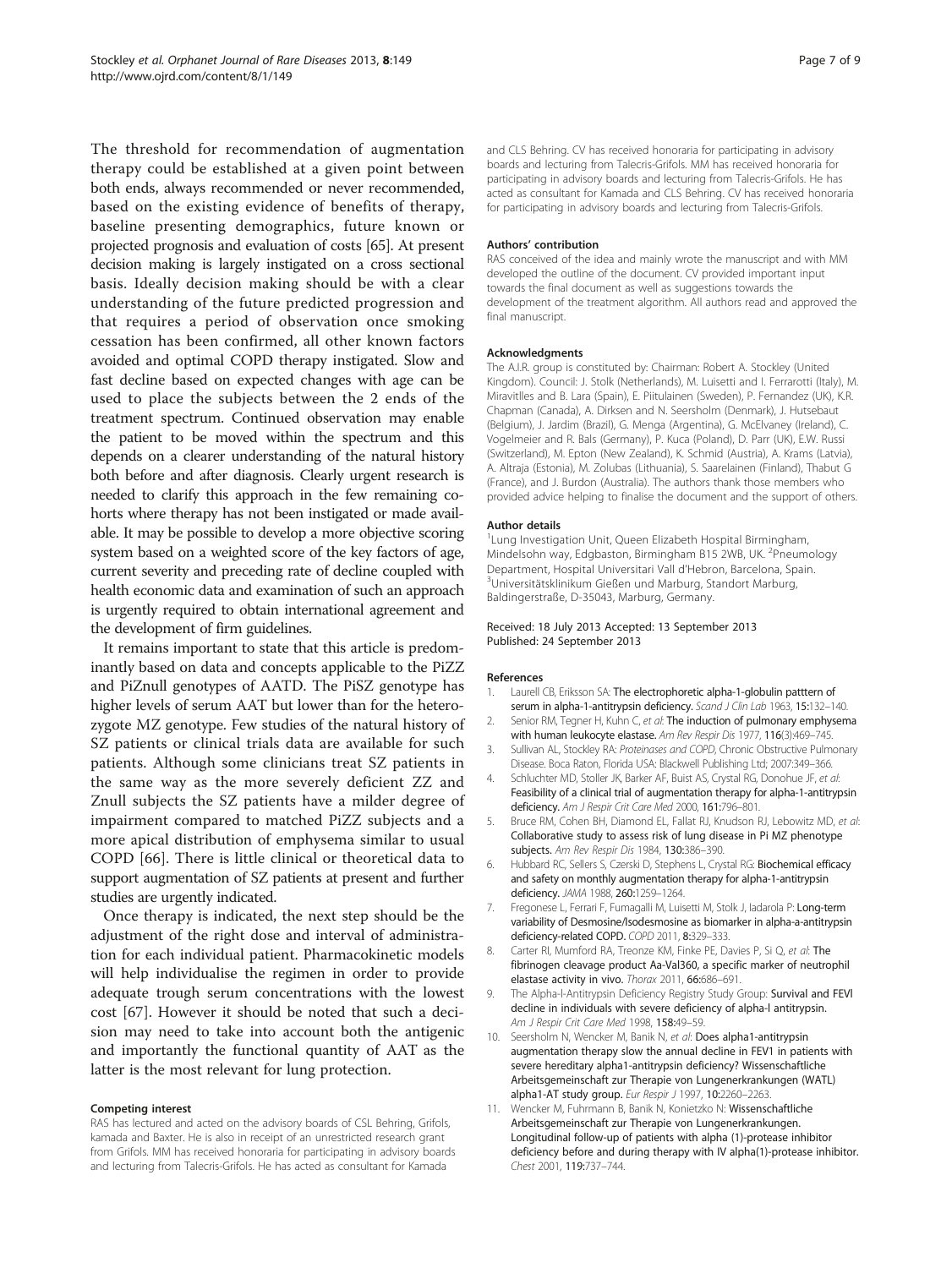- <span id="page-7-0"></span>12. Chapman KR, Stockley RA, Dawkins C, Wilkes MM, Navickis RJ: Augmentation therapy for alpha1 antitrypsin deficiency: a meta-analysis. COPD 2009, 6:177–184.
- 13. Parr DG, Stoel BC, Stolk J, Stockley RA: Validation of computed tomography lung densitometry for monitoring emphysema in alpha-1 antitrypsin deficiency. Thorax 2006, 61:485–490.
- 14. Dawkins PA, Dawkins CL, Wood AM, Nightingale PG, Stockley JA, Stockley RA: Rate of progression of lung function impairment in alpha-1 antitrypsin deficiency. Eur Respir J 2009, 33:1338-1344.
- 15. Dirksen A, Dijkman JH, Madsen F, Stoel B, Hutchison DC, Ulrik CS, et al: A randomized clinical trial of alpha-1-antitrypsin augmentation therapy. Am J Respir Crit Care Med 1999, 160:1468–1472.
- 16. Dirksen A, Piitulainen E, Parr DG, Deng C, Wencker M, Shaker SB, Stockley RA: Exploring the role of CT densitometry: a randomised study of augmentation therapy in alpha1-antitrypsin deficiency. Eur Respir J 2009, 33:1345–1353.
- 17. Gøtzsche PC, Johansen HK: Intravenous alpha-1 antitrypsin augmentation therapy for treating patients with alpha-1 antitrypsin deficiency and lung disease (Review). Cochrane Database Syst Rev 2010, 7, CD007851.
- 18. Stockley RA, Parr DG, Piitulainen E, Stolk J, Stoel BC, Dirksen A: Therapeutic efficacy of alpha-1 antitrypsin augmentation therapy on the loss of lung tissue: an integrated analysis of 2 randomised clinical trials using computed tomography densitometry. Respir Res 2010, 11:136.
- 19. Dowson LJ, Guest PJ, Stockley RA: Longitudinal changes in physiological, radiological, and health status measurements in alpha-1 antitrypsin deficiency and factors associated with decline. Am J Respir Crit Care Med 2001, 164:1805–1809.
- 20. Stolk J, Cooper BG, Stoel B, Rames A, Rutman O, Soliman S, Stockley R: Retinoid treatment of emphysema in patients on the Alpha-1 International Registry. The REPAIR study: study design, methodology and quality control of study assessments. Ther Adv Respir Dis 2010, 4:319–332.
- 21. Parr DG, Dirksen A, Piitulainen E, Deng C, Wencker M, Stockley RA: Exploring the optimum approach to the use of CT densitometry in a randomised placebo-controlled study augmentation therapy in alpha-1-antitrypsin deficiency. Respir Res 2009, 10:75.
- 22. Piras B, Ferrarotti I, Lara B, Martinez MT, Bustamante A, Ottaviani S, Pirina P, Luisetti M, Miravitlles M: Characteristics of Italian and Spanish patients with alpha-1-antitrypsin deficiency: Identifying clinical phenotypes. Eur Respir J 2012, 2012. in press.
- 23. Stoller JK, Sandhaus RA, Turino G, Dickson R, Rodgers K, Strange C: Delay in diagnosis of alpha-1 antitrypsin deficiency. A continuing problem. Chest 2005, 128:1989–1994.
- 24. Köhlein T, Janciauskiene S, Welte T: Diagnostic delay and clinical modifiers in alpha-1 antitrypsin deficiency. Ther Adv Respir Dis 2010, 4:279–287.
- 25. Seersholm N, Kok-Jensen A, Dirksen A: Survival of patients with severe alpha-1 antitrypsin deficiency with special reference to non-index cases. Thorax 1994, 49:695–698.
- 26. Wood AM, Needham M, Simmonds MJ, Newby PR, Gough SC, Stockley RA: Phenotypic differences in alpha 1 antitrypsin deficient sibling pairs may relate to genetic variation. Journal of COPD 2008, 5:353–359.
- 27. Sveger T: Liver disease in a1 antitrypsin deficiency detected by screening of 200,000 infants. N Engl J Med 1976, 294:1316–1321.
- 28. Corda L, Bertella E, La Piana GE, Boni E, Redolfi S, Tantucci C: Inhaled corticosteroids as additional treatment in alpha-1 antitrypsindeficiency-related COPD. Respiration 2008, 76:61–68.
- 29. DeMeo D, Sandhaus RA, Barker AF, Brantly ML, Eden E, Gerard N, et al: Determinants of airflow obstruction in severe alpha-1 antitrypsin deficiency. Thorax 2007, 62:805–812.
- 30. Castaldi PJ, DeMeo DL, Kent DM, Campbell EJ, Barker AF, Brantly ML, et al: Development of predictive models for airflow obstruction in alpha-1 antitrypsin deficiency. Am J Epidemiol 2009, 170:1005–1013.
- 31. Mayer AS, Stoller JK, Ruttenber AJ, Strand M, Sandhaus RA, Newman LS: Risk factors for symptom onset in PI\*Z alpha-1 antitrypsin deficiency. Int J Chron Obst Pulmon Dis 2007, 1:485–492.
- 32. Needham M, Stockley RA: Exacerbations in alpha-1 antitrypsin deficiency. Eur Respir J 2005, 25:992–1000.
- 33. Silverman EK, Pierce JA, Province MA, Rao DC, Campbell EJ: Variability of pulmonary function in alpha-1 antitrypsin deficiency: clinical correlates. Ann Intern Med 1989, 111:982–991.
- 34. Dowson LJ, Guest PJ, Stockley RA: The relationship of chronic sputum expectoration to physiologic, radiologic, and health status characteristics in alpha-1antitrypsin deficiency (PiZ). Chest 2002, 122:1247–1255.
- 35. Seersholm N: Body mass index and mortality in patients with severe alpha-1 antitrypsin deficiency. Respir Med 1997, 91:77–82.
- 36. Piitulainen E, Tornling G, Eriksson S: Effect of age and occupational exposure to airway irritants on lung function in non-smoking individuals with alpha-1-antitrypsin deficiency (PiZZ). Thorax 1997, 52:244–248.
- 37. Mayer AS, Stoller JK, Bartelson BB, Ruttenber AJ, Sandhaus RA, Newman LS: Occupational exposure risks in individuals with PI\*Z alpha-1 antitrypsin deficiency. Am J Respir Crit Care Med 2000, 162:553-558.
- 38. Wood AM, Harrison RM, Semple S, Ayres JG, Stockley RA: Outdoor air pollution is associated with disease severity in alpha-1 antitrypsin deficiency. Eur Respir J 2009, 34:346-353.
- 39. Tirado-Conde G, Lara B, Casas F, Blanco I, Bustamante A, Cadenas S, Martínez MT, Lázaro L, Torres M, Hernández Pérez JM, et al: Factors associated with the evolution of lung function in patients with alpha-1-antitrypsin deficiency in the Spanish Registry. Arch Bronconeumol 2011, 47:495–503.
- 40. Seersholm N, Kok-Jensen A: Clinical features and prognosis of life time nonsmokers with severe alpha-1-antitrypsin deficiency. Thorax 1998, 53:265-268.
- 41. Campos MA, Alazemi S, Zhang G, Salathe M, Wanner A, Sandhaus RA, Baier H: Clinical characteristics of subjects with symptoms of alpha-1 antitrypsin deficiency older than 60 years. Chest 2009, 135:600–608.
- 42. Seersholm N, Dirksen A, Kok-Jensen A: Airways obstruction and two year survival in patients with severe alpha 1-antitrypsin deficiency. Eur Respir J 1994, 7:1985–1987.
- 43. Tanash HA, Nilsson PM, Nilsson JA, Piitulainen E: Clinical course and prognosis of never-smokers with severe alpha-1 antitrypsin deficiency (PiZZ). Thorax 2008, 63:1091–1095.
- 44. Bernspang E, Wollmer P, Sveger T, Piitulainen E: Lung function in 30-year-old alpha-1 antitrypsin deficient individuals. Respir Med 2009, 103:861–865.
- 45. Holme J, Stockley JA, Stockley R: Age related development of respiratory abnormalities in non-index α-1antitrypsin deficient studies. Respir Med 2013, 107:387–393.
- 46. Soler-Cataluña JJ, Martinez-García MA, Roman Sánchez P, Salcedo E, Navarro M, Ochando R: Severe acute exacerbations and mortality in patients with chronic obstructive pulmonary disease. Thorax 2005, 60:925–931.
- 47. Stockley RA, Burnett D: Alpha<sub>1</sub>-antitrypsin and leukocyte elastase in infected and non-infected sputum. Am Rev Respir Dis 1979, 120:1081-1086.
- 48. Hill AT, Campbell EJ, Bayley DL, Hill SL, Stockley RA: Evidence for excessive bronchial inflammation during an acute exacerbation of chronic obstructive pulmonary disease in patients with alpha-1-antitrypsin deficiency (PiZ). Am J Respir Crit Care Med 1999, 160:1968-1975.
- 49. Lieberman J: Augmentation therapy reduces frequency of lung infections in antitrypsin deficiency: a new hypothesis with supporting data. Chest 2000, 118:1480–1485.
- 50. Stockley RA, Bayley DL, Unsal I, Dowson LJ: The effect of augmentation therapy on bronchial inflammation in alpha1-antitrypsin deficiency. Am J Respir Crit Care Med 2002, 165:1494-1498.
- 51. Wencker M, Denker J, Konietzko N: Serial measurements of FEV1 over 12 years in a patient with alpha-1-protease inhibitor deficiency: influence of augmentation therapy and infections. Respiration 1994, 61:195–198.
- 52. Campos MA, Alazemi S, Zhang G, Wanner A, Salathe M, Baier H, Sandhaus RA: Exacerbations in subjects with alpha-1 antitrypsin deficiency receiving augmentation therapy. Respir Med 2009, 103:1532–1539.
- 53. Stolk J, Nieuwenhuizen W: High dose intravenous AAT and plasma neutrophil derived fibrinogen fragments. Thorax 2005, 60:84–85.
- 54. Miravitlles M, Murio C, Guerrero T, Gisbert R, on behalf of the DAFNE study group: Costs of chronic bronchitis and COPD. A one year follow-up study. Chest 2003, 123:784–791.
- 55. Garcia-Aymerich J, Serra Pons I, Mannino DM, Maas AK, Miller DP, Davis KJ: Lung function impairment, COPD hospitalisations and subsequent mortality. Thorax 2011, 66:585–590.
- 56. Brand P, Schulte M, Wencker M, Herpich CH, Klein G, Hanna K, et al: Lung deposition of inhaled alpha-1-proteinase inhibitor in cystic fibrosis and alpha-1-antitrypsin deficiency. Eur Respir J 2009, 34:354–360.
- 57. International Study Evaluating the Safety and Efficacy of Inhaled, Human: Alpha-1 Antitrypsin Deficient Patients With Emphysema, Alpha-1 Antitrypsin (AAT); 2010. ClinicalTrials.gov NCT01217671.
- Miravitlles M, de Gracia J, Rodrigo MJ, Cruz MJ, Vendrell M, Vidal R, Morell F: Specific antibody response against the 23-valent pneumococcal vaccine in patients with alpha-1-antitrypsin deficiency with and without bronchiectasis. Chest 1999, 116:946–952.